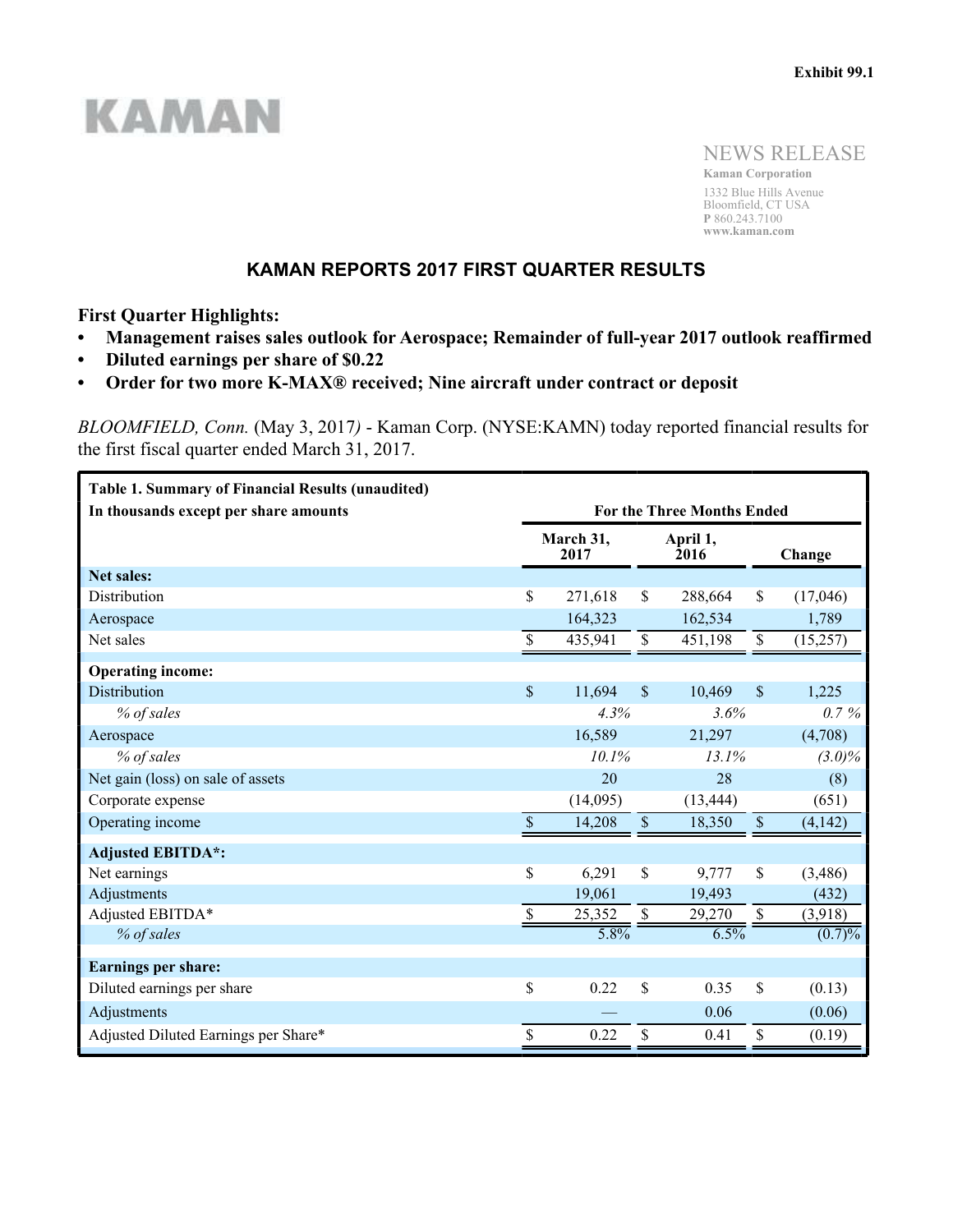Neal J. Keating, Chairman, President and Chief Executive Officer, commented, "The results for the first quarter demonstrate that our focus on operational initiatives to drive improved profitability continue to gain traction, from our ongoing efforts to improve operating margins at Distribution to the actions we have implemented to improve the financial performance of our structures programs at Aerospace.

At Distribution, improved profitability from the productivity initiatives led to a 4.3% operating margin, an increase of 70 bps over the same period in the prior year, or 60 bps over the prior year adjusted margin. This result was achieved on a decline in Sales per Sales Day\* of 4.4% when compared to the first quarter of 2016 highlighting the importance of these initiatives and the opportunity for additional margin expansion.

As expected, Aerospace operating margins were lower than the prior year due to the end customer mix of our JPF sales. Deliveries of the JPF in the first quarter were under Option 12 of our USG contract, which has a lower price per unit than our previous USG options. Additionally, 4,400 of the fuzes delivered in the first quarter of 2016 were on higher priced direct commercial sales. The impact of this shift in mix was partially offset by higher gross profit for our bearings products and improved performance on our structures programs as our operational enhancements begin to deliver favorable results.

At Distribution, our average daily sales increased in each month of the quarter with Organic Sales per Sales Day\* for March 8.5% above January. Our preliminary results for April continue to reflect sequential growth in our Organic Sales per Sales Day. This encouraging trend points to improved performance for the remainder of the year. At Aerospace, order intake for our specialty bearings products has increased sequentially and year-over-year. With improved visibility into the latter half of 2017, coupled with the improved order intake for our specialty bearing products, we have increased the low end of our Aerospace sales outlook by \$10.0 million to \$730.0 million.

Finally, we recently announced the signing of two additional orders for our K-MAX® helicopter. This brings the total on order to eight aircraft on firm contract, with a ninth aircraft under deposit. We are currently preparing the first aircraft for flight testing and expect to deliver two aircraft in the next few months."

Chief Financial Officer, Robert D. Starr, commented, "We are encouraged by indications that the broader industrial economy appears to be improving. The actions we have taken at Distribution position the segment to benefit from a market recovery. At Aerospace, we expect stronger performance for the remainder of the year as sales of our bearings products accelerate, the customer mix of our JPF deliveries shifts to higher margin direct commercial sales, and we continue to deliver improved performance on our structures programs.

We still expect earnings to increase sequentially through the remainder of the year with 25% of earnings occurring in the first half of the year and more than 50% of our full year earnings anticipated in the fourth quarter. As previously discussed, our fourth quarter earnings are largely dependent on the timing of deliveries for JPF direct commercial sales. We remain confident that we will receive the necessary government approvals to ship our JPF direct commercial sales in the fourth quarter and have sufficient production capacity to meet all of our customer requirements for the year."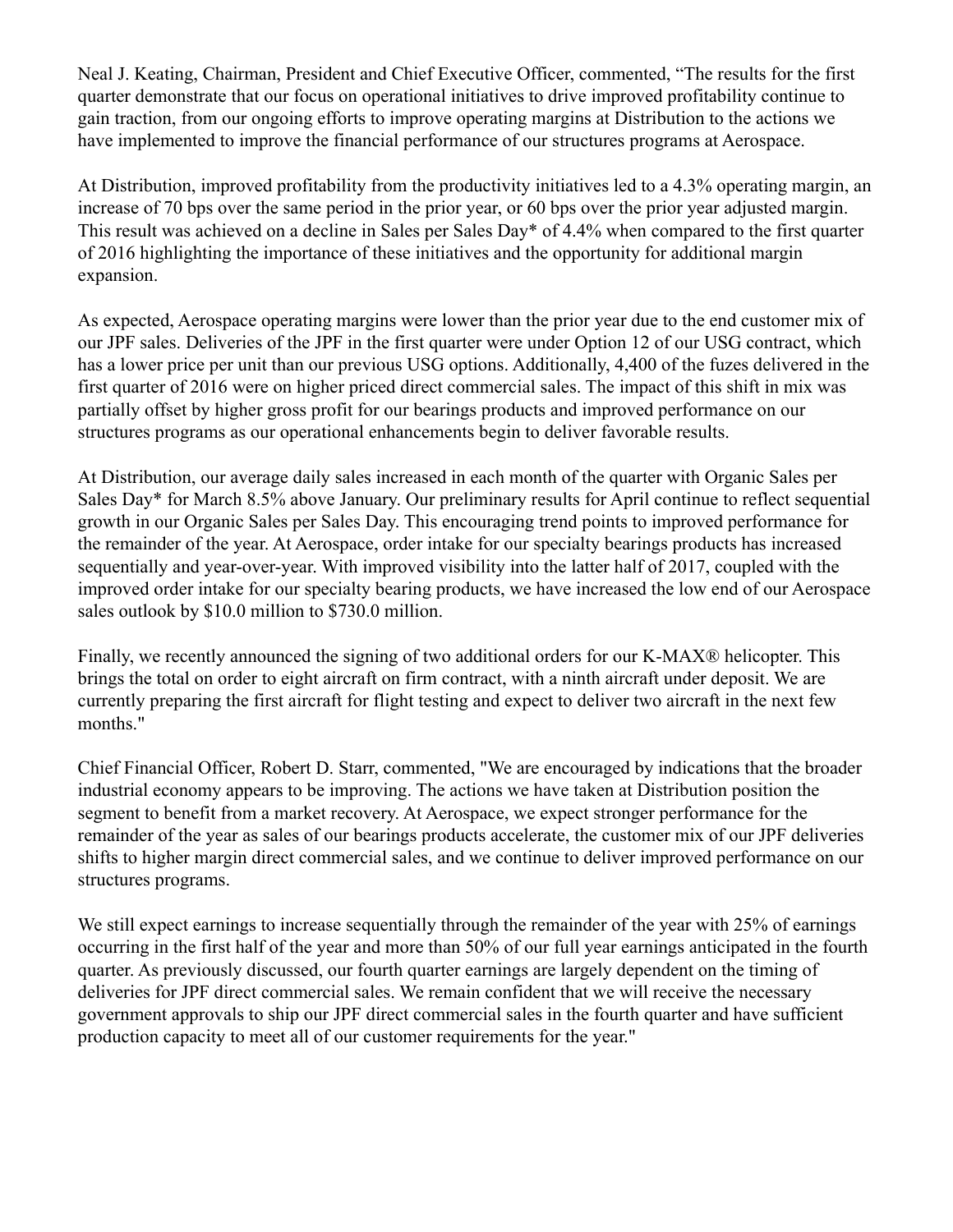# **2017 Outlook**

Our 2017 outlook is as follows:

- Distribution:
	- Sales of \$1,100.0 million to \$1,150.0 million  $\circ$
	- Operating margins of 4.9% to 5.3%  $\circ$
	- Depreciation and amortization expense of \$16.0 million  $\circ$
- Aerospace:
	- $\circ$ Sales of \$730.0 million to \$760.0 million
	- Operating margins of 16.5% to 17.0%  $\circ$
	- Depreciation and amortization expense of \$23.0 million  $\circ$
- Interest expense of approximately \$16.0 million
- Corporate expenses of approximately \$55.0 million
- Estimated annualized tax rate of approximately 34.5%
- Consolidated depreciation and amortization expense of approximately \$45.0 million
- Capital expenditures of approximately \$35.0 million
- Cash flows from operations in the range of \$105.0 million to \$135.0 million; Free Cash Flow\* in the range of \$70.0 million to \$100.0 million
- Weighted average diluted shares outstanding of 28.5 million

# **Please see the MD&A section of the Company's Form 10-Q filed with the Securities and Exchange Commission concurrently with the issuance of this release for greater detail on our results and various company programs.**

**A conference call has been scheduled for tomorrow, May 4, 2017, at 8:30 AM ET.** Listeners may access the call live by telephone at (844) 473-0975 and from outside the U.S. at (562) 350-0826 using the Conference ID: 91097032; or, via the Internet at www.kaman.com. A replay will also be available two hours after the call and can be accessed at (855) 859-2056 or (404) 537-3406 using the Conference ID: 91097032. In its discussion, management may reference certain non-GAAP financial measures related to company performance. A reconciliation of that information to the most directly comparable GAAP measures is provided in this release.

## **About Kaman Corporation**

Kaman Corporation, founded in 1945 by aviation pioneer Charles H. Kaman, and headquartered in Bloomfield, Connecticut conducts business in the aerospace and industrial distribution markets. The company produces and markets proprietary aircraft bearings and components; super precision, miniature ball bearings; complex metallic and composite aerostructures for commercial, military and general aviation fixed and rotary wing aircraft; safe and arming solutions for missile and bomb systems for the U.S. and allied militaries; subcontract helicopter work; restoration, modification and support of our SH-2G Super Seasprite maritime helicopters; manufacture and support of our K-MAX® manned and unmanned medium-to-heavy lift helicopters; and engineering design, analysis and certification services. The company is a leading distributor of industrial parts, and operates approximately 240 customer service centers and five distribution centers across the U.S. and Puerto Rico. Kaman offers more than four million items including bearings, mechanical power transmission, electrical, material handling, motion control, fluid power, automation and MRO supplies to customers in virtually every industry. Additionally, Kaman provides engineering, design and support for automation, electrical, linear, hydraulic and pneumatic systems as well as belting and rubber fabrication, customized mechanical services, hose assemblies, repair, fluid analysis and motor management. More information is available at www.kaman.com.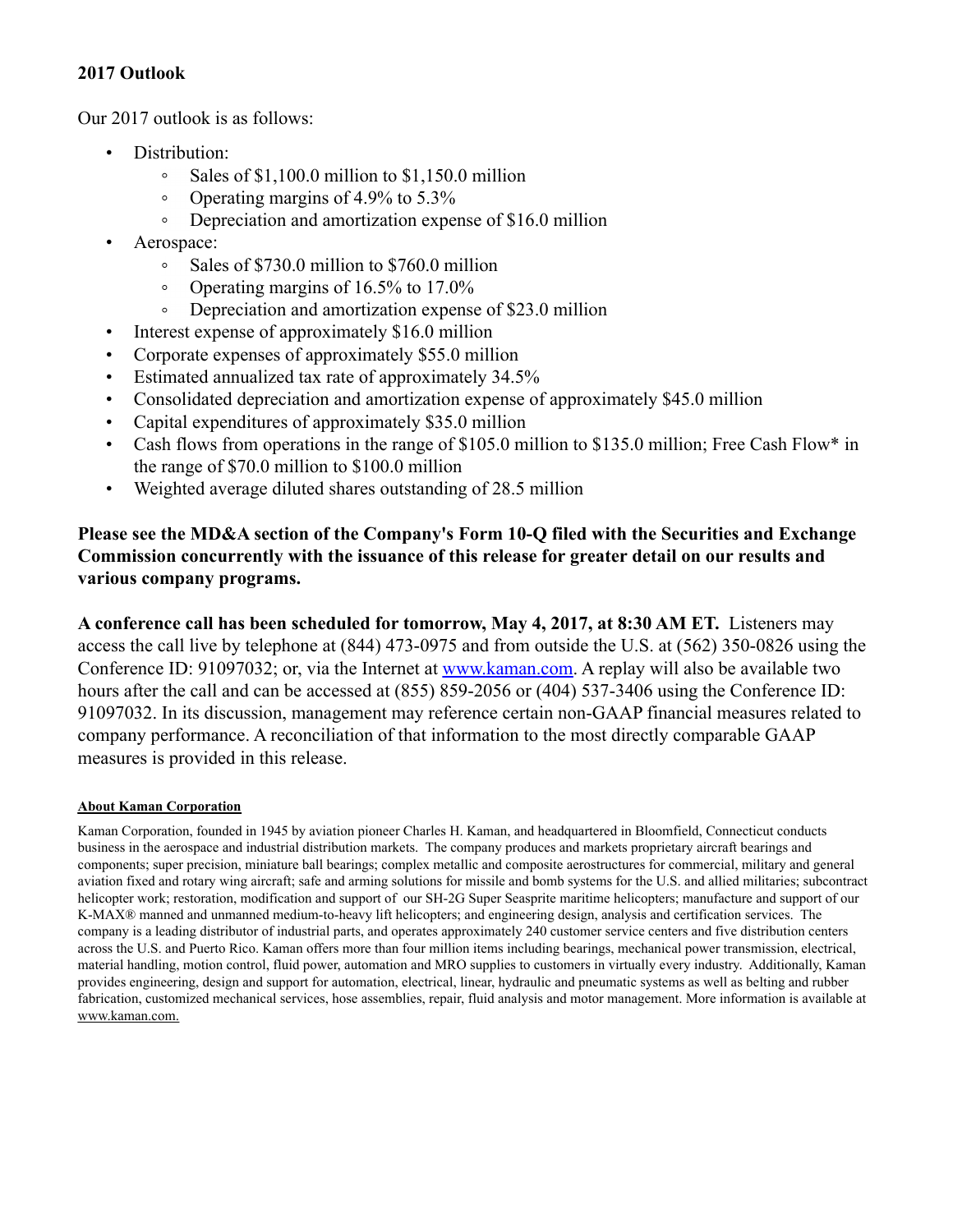#### **Table 2. Summary of Segment Information (in thousands) (unaudited)**

|                                   |               | <b>For the Three Months Ended</b> |              |                  |  |  |
|-----------------------------------|---------------|-----------------------------------|--------------|------------------|--|--|
|                                   |               | March 31,<br>2017                 |              | April 1,<br>2016 |  |  |
| <b>Net sales:</b>                 |               |                                   |              |                  |  |  |
| Distribution                      | \$            | 271,618                           | S            | 288,664          |  |  |
| Aerospace                         |               | 164,323                           |              | 162,534          |  |  |
| Net sales                         | $\mathcal{S}$ | 435,941                           | \$           | 451,198          |  |  |
|                                   |               |                                   |              |                  |  |  |
| <b>Operating income:</b>          |               |                                   |              |                  |  |  |
| Distribution                      | \$            | 11,694                            | <sup>S</sup> | 10,469           |  |  |
| Aerospace                         |               | 16,589                            |              | 21,297           |  |  |
| Net gain (loss) on sale of assets |               | 20                                |              | 28               |  |  |
| Corporate expense                 |               | (14,095)                          |              | (13, 444)        |  |  |
| Operating income                  |               | 14,208                            | S            | 18,350           |  |  |

#### **Table 3. Depreciation and Amortization by Segment (in thousands) (unaudited)**

| <b>For the Three Months Ended</b> |               |                  |  |
|-----------------------------------|---------------|------------------|--|
| March 31,<br>2017                 |               | April 1,<br>2016 |  |
|                                   |               |                  |  |
|                                   |               |                  |  |
| \$<br>2,148                       | -S            | 1,838            |  |
| 1,885                             |               | 1,965            |  |
| \$<br>4,033                       | $\mathcal{S}$ | 3,803            |  |
|                                   |               |                  |  |
| \$<br>3,895                       | <sup>\$</sup> | 3,760            |  |
| 1,843                             |               | 2,038            |  |
| \$<br>5,738                       | $\mathcal{S}$ | 5,798            |  |
|                                   |               |                  |  |
| \$<br>985                         | \$.           | 938              |  |
| 388                               |               | 381              |  |
| \$<br>1,373                       | \$            | 1,319            |  |
|                                   |               |                  |  |
| \$<br>11,144                      | S             | 10,920           |  |
|                                   |               |                  |  |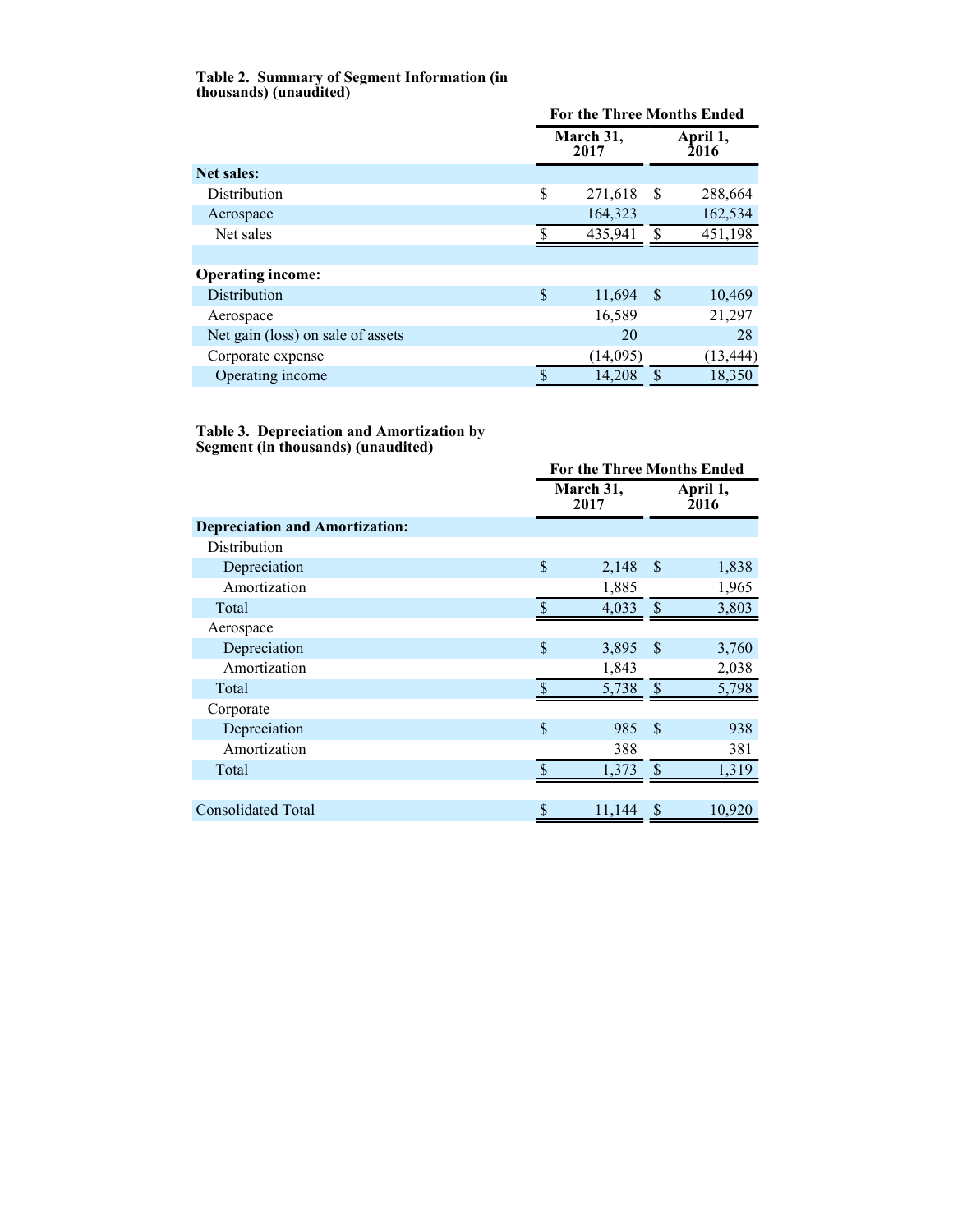## **Non-GAAP Measures Disclosure**

Management believes that the Non-GAAP (Generally Accepted Accounting Principles) financial measures indicated by an asterisk (\*) used in this release or in other disclosures provide important perspectives into the Company's ongoing business performance. The Company does not intend for the information to be considered in isolation or as a substitute for the related GAAP measures. Other companies may define the measures differently. We define the Non-GAAP measures used in this report and other disclosures as follows:

**Organic Sales** - Organic Sales is defined as "Net Sales" less sales derived from acquisitions completed during the preceding twelve months. We believe that this measure provides management and investors with a more complete understanding of underlying operating results and trends of established, ongoing operations by excluding the effect of acquisitions, which can obscure underlying trends. We also believe that presenting Organic Sales separately for our segments provides management and investors with useful information about the trends impacting our segments and enables a more direct comparison to other businesses and companies in similar industries. Management recognizes that the term "Organic Sales" may be interpreted differently by other companies and under different circumstances. No other adjustments were made during the three-month fiscal periods ended March 31, 2017, and April 1, 2016. The following table illustrates the calculation of Organic Sales using the GAAP measure, "Net Sales".

**For the Three Months Ended**

|                         | March 31,<br>2017  |         |               | April 1,<br><b>2016</b> |  |
|-------------------------|--------------------|---------|---------------|-------------------------|--|
| <i>Distribution</i>     |                    |         |               |                         |  |
| Net sales               | \$                 | 271,618 | <sup>\$</sup> | 288,664                 |  |
| Less: Acquisition Sales |                    |         |               | 2,659                   |  |
| Organic Sales           | $\mathbf{\hat{S}}$ | 271,618 | \$            | 286,005                 |  |
| Aerospace               |                    |         |               |                         |  |
| Net sales               | \$                 | 164,323 | \$            | 162,534                 |  |
| Less: Acquisition Sales |                    |         |               |                         |  |
| Organic Sales           | $\mathbf S$        | 164,323 | \$            | 162,534                 |  |
| Consolidated            |                    |         |               |                         |  |
| Net sales               | \$                 | 435,941 | \$            | 451,198                 |  |
| Less: Acquisition Sales |                    |         |               | 2,659                   |  |
| Organic Sales           | \$                 | 435,941 | \$            | 448,539                 |  |

## **Table 4. Organic Sales (in thousands) (unaudited)**

**Organic Sales per Sales Day** - Organic Sales per Sales Day is defined as GAAP "Net sales of the Distribution segment" less sales derived from acquisitions completed during the preceding twelve months divided by the number of Sales Days in a given period. Sales days ("Sales Days") are the days that the Distribution segment's branch locations were open for business and exclude weekends and holidays. Management believes Organic Sales per Sales Day provides an important perspective on how net sales may be impacted by the number of days the segment is open for business and provides a basis for comparing periods in which the number of Sales Days differs.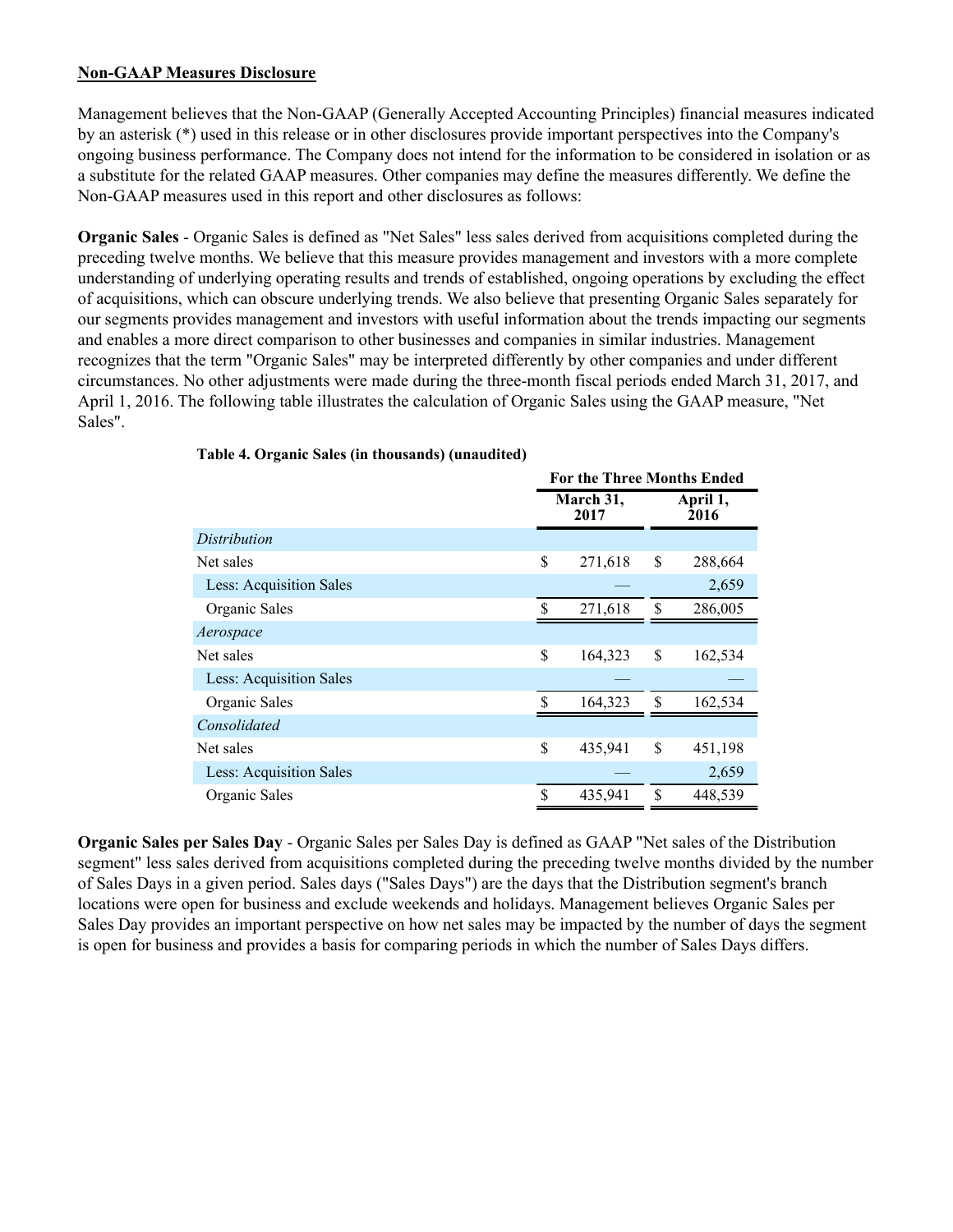The following table illustrates the calculation of Organic Sales per Sales Day using "Net sales: Distribution" from the "Segment and Geographic Information" footnote in the "Notes to Condensed Consolidated Financial Statements" included in the Company's Form 10-Q filed with the Securities and Exchange Commission on May 3, 2017. Sales from acquisitions are classified as organic beginning with the thirteenth month following the acquisition. Prior period information is adjusted to reflect acquisition sales for that period as organic sales when calculating the change in Organic Sales per Sales Day.

| \$<br>\$ | March 31,<br>2017<br>271,618<br>271,618<br>64 | \$<br>\$      | April 1,<br>2016<br>288,664<br>2,659<br>286,005<br>65 |
|----------|-----------------------------------------------|---------------|-------------------------------------------------------|
|          |                                               |               |                                                       |
|          |                                               |               |                                                       |
|          |                                               |               |                                                       |
|          |                                               |               |                                                       |
|          |                                               |               |                                                       |
|          |                                               |               |                                                       |
| \$<br>a  | 4,244                                         | \$            | 4,400                                                 |
|          |                                               |               |                                                       |
| \$       | 288,664                                       | $\mathbf{\$}$ | 311,471                                               |
|          | 65                                            |               | 66                                                    |
|          | 4,441                                         | \$            | 4,719                                                 |
|          |                                               |               | (6.8)%                                                |
|          | $\mathbf b$                                   | $(a-b)=b$     | $(4.4)\%$                                             |

#### **Table 5. Distribution - Organic Sales Per Sales Day (in thousands, except days) (unaudited)**

## **Table 6. Distribution - Sales Days**

|                                | <b>First</b><br><b>Ouarter</b> | Second<br><b>Ouarter</b> | Third<br>Ouarter | Fourth<br><b>Ouarter</b> |
|--------------------------------|--------------------------------|--------------------------|------------------|--------------------------|
| <b>Distribution Sales Days</b> |                                |                          |                  |                          |
| 2017 Sales Days by quarter     | 64                             | 64                       | 62               | 62                       |
| 2016 Sales Days by quarter     | 65                             | 64                       | 63               | 61                       |

**Adjusted EBITDA** - Adjusted EBITDA is defined as net earnings before interest, taxes, other expense (income), net, and depreciation and amortization. Adjusted EBITDA differs from net earnings, as calculated in accordance with GAAP, in that it excludes interest expense, net, income tax expense, depreciation and amortization and other expense (income), net. We have made numerous investments in our business, such as acquisitions and capital expenditures, including facility improvements, new machinery and equipment, improvements to our information technology infrastructure and new ERP systems, which we have adjusted for in Adjusted EBITDA. Adjusted EBITDA also does not give effect to cash used for debt service requirements and thus does not reflect funds available for distributions, reinvestments or other discretionary uses. Management believes Adjusted EBITDA provides an additional perspective on the operating results of the organization and its earnings capacity and helps improve the comparability of our results between periods because it provides a view of our operations that excludes items that management believes are not reflective of operating performance, such as items traditionally removed from net earnings in the calculation of EBITDA as well as Other expense (income), net. Adjusted EBITDA is not presented as an alternative measure of operating performance, as determined in accordance with GAAP. No other adjustments were made during the three-month fiscal periods ended March 31, 2017, and April 1, 2016. The following table illustrates the calculation of Adjusted EBITDA using GAAP measures, "Net earnings", "Interest expense, net", "Income Tax expense", "Depreciation and amortization" and "Other expense (income), net".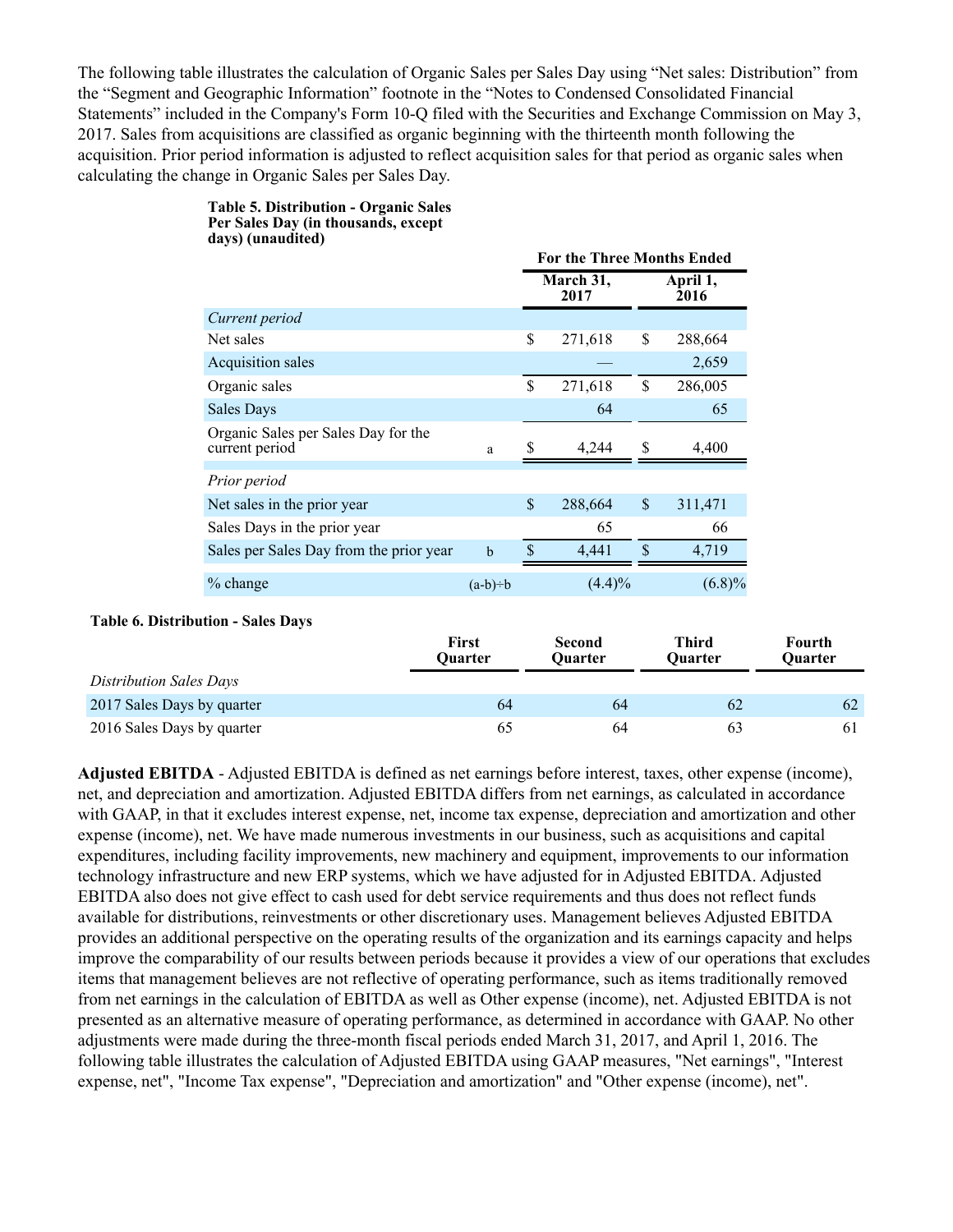## **Table 7. Adjusted EBITDA (in thousands) (unaudited)**

|                               |              | <b>For the Three Months Ended</b> |               |                  |  |  |
|-------------------------------|--------------|-----------------------------------|---------------|------------------|--|--|
|                               |              | March 31,<br>2017                 |               | April 1,<br>2016 |  |  |
| <b>Adjusted EBITDA</b>        |              |                                   |               |                  |  |  |
| <b>Consolidated Results</b>   |              |                                   |               |                  |  |  |
| <b>Sales</b>                  | \$           | 435,941                           | \$            | 451,198          |  |  |
|                               |              |                                   |               |                  |  |  |
| Net earnings                  | \$           | 6,291                             | \$            | 9,777            |  |  |
|                               |              |                                   |               |                  |  |  |
| Interest expense, net         | \$           | 4,160                             | \$            | 3,807            |  |  |
| Income tax expense            |              | 3,916                             |               | 4,680            |  |  |
| Other expense (income), net   |              | (159)                             |               | 86               |  |  |
| Depreciation and amortization |              | 11,144                            |               | 10,920           |  |  |
| Adjustments                   | $\mathbf S$  | 19,061                            | $\mathcal{S}$ | 19,493           |  |  |
|                               |              |                                   |               |                  |  |  |
| <b>Adjusted EBITDA</b>        | $\mathbb{S}$ | 25,352                            | $\mathcal{S}$ | 29,270           |  |  |
| Adjusted EBITDA margin        |              | 5.8%                              |               | 6.5%             |  |  |

Free Cash Flow - Free Cash Flow is defined as GAAP "Net cash provided by (used in) operating activities" in a period less "Expenditures for property, plant & equipment" in the same period. Management believes Free Cash Flow provides an important perspective on our ability to generate cash from our business operations and, as such, that it is an important financial measure for use in evaluating the Company's financial performance. Free Cash Flow should not be viewed as representing the residual cash flow available for discretionary expenditures such as dividends to shareholders or acquisitions, as it may exclude certain mandatory expenditures such as repayment of maturing debt and other contractual obligations. Management uses Free Cash Flow internally to assess overall liquidity. The following table illustrates the calculation of Free Cash Flow using "Net cash provided by (used in) operating activities" and "Expenditures for property, plant & equipment", GAAP measures from the Condensed Consolidated Statements of Cash Flows included in this release.

## **Table 8. Free Cash Flow (in thousands) (unaudited)**

|                                                      | <b>For the Three</b><br><b>Months Ended</b><br>March 31, |    |           |        |
|------------------------------------------------------|----------------------------------------------------------|----|-----------|--------|
|                                                      |                                                          |    | 2017      |        |
| Net cash provided by operating activities            |                                                          |    | (18, 449) |        |
| Expenditures for property, plant $&$ equipment       |                                                          |    | (7, 409)  |        |
| Free Cash Flow                                       |                                                          |    | (25, 858) |        |
| Table 9. Free Cash Flow - 2017 Outlook (in millions) | 2017 Outlook                                             |    |           |        |
| Free Cash Flow:                                      |                                                          |    |           |        |
| Net cash provided by operating activities            | \$<br>105.0                                              | to | - \$      | 135.0  |
| Less: Expenditures for property, plant and equipment | $(35.0)$ to                                              |    |           | (35.0) |
| Free Cash Flow                                       | 70.0                                                     | to |           | 100.0  |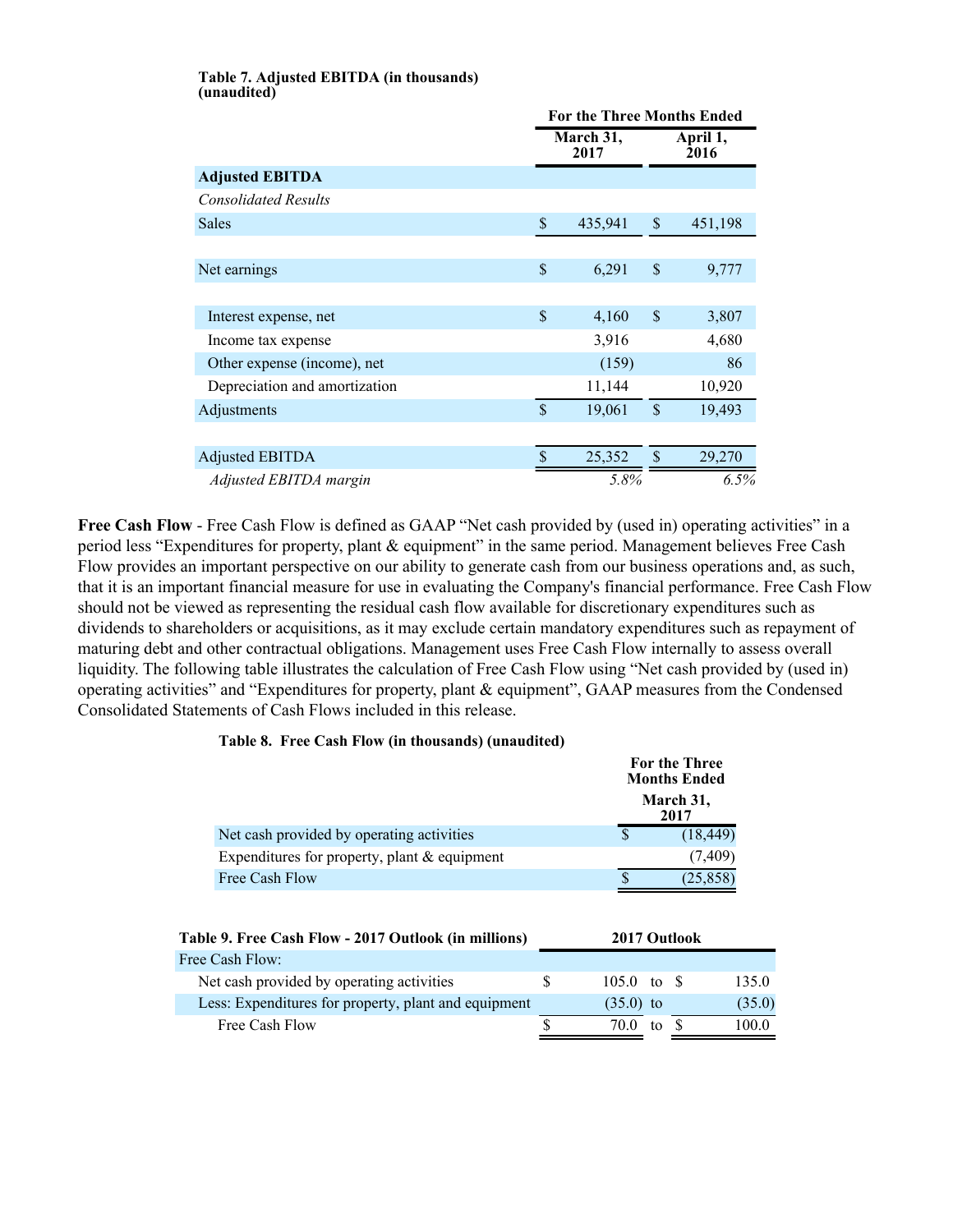**Debt to Capitalization Ratio** - Debt to Capitalization Ratio is calculated by dividing debt by capitalization. Debt is defined as GAAP "Current portion of long-term debt" plus "Long-term debt, excluding current portion". Capitalization is defined as Debt plus GAAP "Total shareholders' equity" and "Temporary equity". Management believes that Debt to Capitalization Ratio is a measurement of financial leverage and provides an insight into the financial structure of the Company and its financial strength. The following table illustrates the calculation of Debt to Capitalization Ratio using GAAP measures from the Condensed Consolidated Balance Sheets included in this release.

**Table 10. Debt to Capitalization Ratio (in thousands) (unaudited)**

|                                                                       |   | March 31,<br>2017 |          | December 31,<br>2016 |
|-----------------------------------------------------------------------|---|-------------------|----------|----------------------|
| Current portion of long-term debt, net of debt issuance costs         | Y | 120,875           | S        | 119,548              |
| Long-term debt, excluding current portion, net of debt issuance costs |   | 310,114           |          | 296,598              |
| Debt                                                                  | S | 430,989           | S        | 416,146              |
| Temporary equity, convertible notes                                   |   | 1,244             |          | 1,797                |
| Total shareholders' equity                                            |   | 572,535           |          | 565,787              |
| Capitalization                                                        |   | 1,004,768         | <b>S</b> | 983,730              |
| Debt to Capitalization Ratio                                          |   | 42.9%             |          | 42.3%                |

**Adjusted Net Earnings and Adjusted Diluted Earnings Per Share** - Adjusted Net Earnings and Adjusted Diluted Earnings per Share are defined as GAAP "Net earnings" and "Diluted earnings per share", less items that are not indicative of the operating performance of the business for the periods presented. These items are included in the reconciliation below. Management uses Adjusted Net Earnings and Adjusted Diluted Earnings per Share to evaluate performance period over period, to analyze the underlying trends in our business and to assess its performance relative to its competitors. We believe that this information is useful for investors and financial institutions seeking to analyze and compare companies on the basis of operating performance.

The following table illustrates the calculation of Adjusted Net Earnings and Adjusted Diluted Earnings per Share using "Net earnings" and "Diluted earnings per share" from the "Condensed Consolidated Statements of Operations" included in the Company's Form 10-Q filed with the Securities and Exchange Commission on May 3, 2017.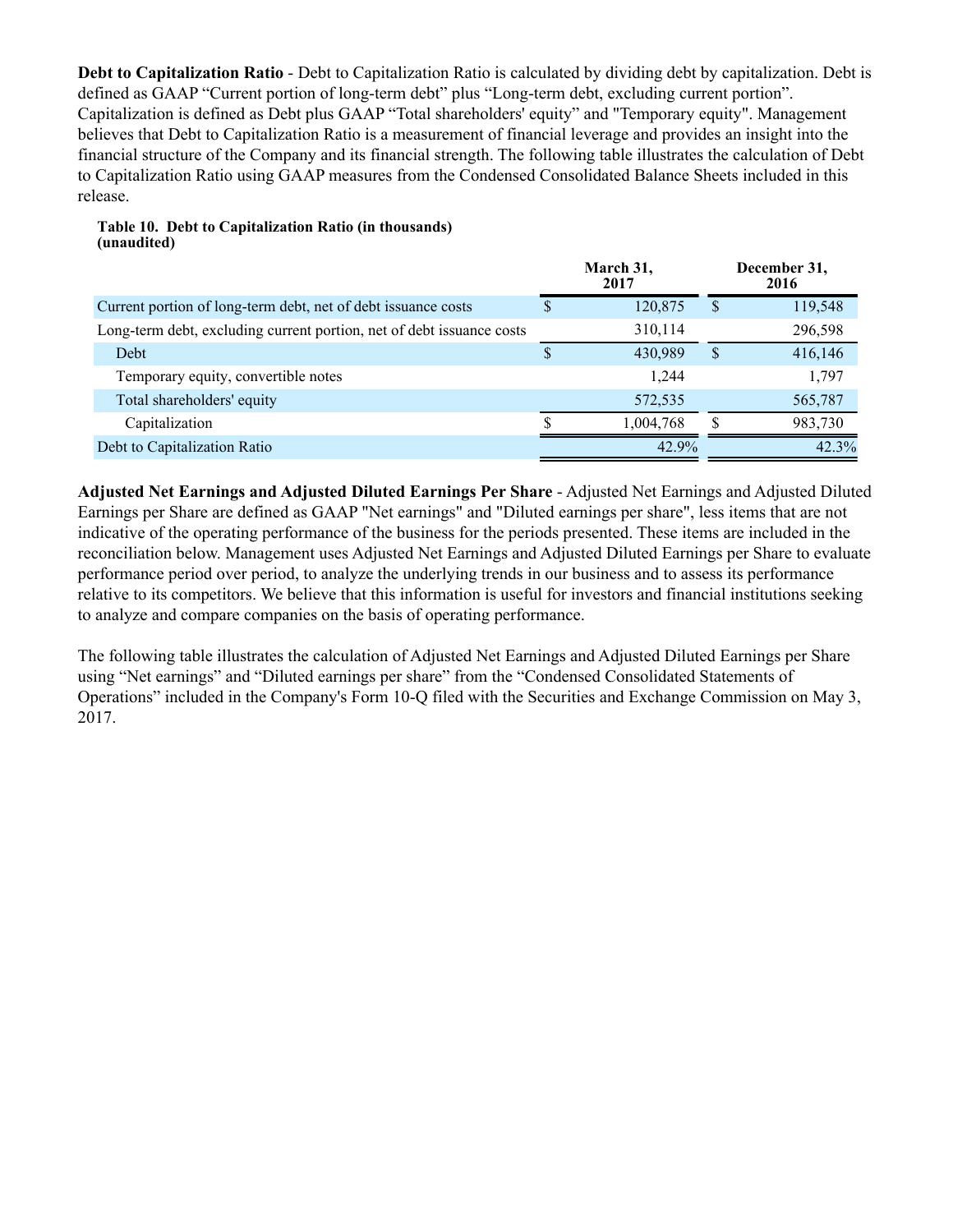**Table 11. Adjusted Net Earnings and Adjusted Diluted Earnings per Share (In thousands except per share amounts) (unaudited)**

|                                                    | <b>For the Three Months Ended</b> |                   |                                      |        |  |
|----------------------------------------------------|-----------------------------------|-------------------|--------------------------------------|--------|--|
|                                                    |                                   | March 31,<br>2017 | April $\overline{1,}$<br><b>2016</b> |        |  |
| Adjustments to Net Earnings, pre tax               |                                   |                   |                                      |        |  |
| Acquisition transaction and integration costs      | \$                                |                   | \$                                   | 2,002  |  |
| Restructuring and severance costs at Distribution  |                                   |                   |                                      | 347    |  |
| Adjustments, pre tax                               | \$                                |                   | \$                                   | 2,349  |  |
|                                                    |                                   |                   |                                      |        |  |
| Tax Effect of Adjustments to Net Earnings          |                                   |                   |                                      |        |  |
| Acquisition transaction and integration costs      | $\mathbb{S}$                      |                   | \$                                   | 701    |  |
| Restructuring and severance costs at Distribution  |                                   |                   |                                      | 121    |  |
| Tax effect of Adjustments                          | $\$$                              |                   | \$                                   | 822    |  |
|                                                    |                                   |                   |                                      |        |  |
| Adjustments to Net Earnings, net of tax            |                                   |                   |                                      |        |  |
| GAAP Net earnings, as reported                     | \$                                | 6,291             | \$                                   | 9,777  |  |
| Acquisition transaction and integration costs      |                                   |                   |                                      | 1,301  |  |
| Restructuring and severance costs at Distribution  |                                   |                   |                                      | 226    |  |
| <b>Adjusted Net Earnings</b>                       | \$                                | 6,291             | $\mathsf{\$}$                        | 11,304 |  |
|                                                    |                                   |                   |                                      |        |  |
| Calculation of Adjusted Diluted Earnings per Share |                                   |                   |                                      |        |  |
| GAAP diluted earnings per share                    | \$                                | 0.22              | \$                                   | 0.35   |  |
| Acquisition transaction and integration costs      |                                   |                   |                                      | 0.05   |  |
| Restructuring and severance costs at Distribution  |                                   |                   |                                      | 0.01   |  |
| Adjusted Diluted Earnings per Share                | \$                                | 0.22              | \$                                   | 0.41   |  |
|                                                    |                                   |                   |                                      |        |  |
| Diluted weighted average shares outstanding        |                                   | 28,897            |                                      | 27,806 |  |

**Adjusted Net Sales and Adjusted Operating Income** - Adjusted Net Sales is defined as net sales, less items not indicative of normal sales, such as revenue recorded related to the settlement of claims. Adjusted Operating Income is defined as operating income, less items that are not indicative of the operating performance of the Company's segments or corporate function for the period presented. These items are included in the reconciliation below. Management uses Adjusted Net Sales and Adjusted Operating Income to evaluate performance period over period, to analyze underlying trends in our segments and corporate function and to assess their performance relative to their competitors. We believe that this information is useful for investors and financial institutions seeking to analyze and compare companies on the basis of operating performance.

The following table illustrates the calculation of Adjusted Operating Income using information found in Note 13, Segment and Geographic Information, to the Condensed Consolidated Financial Statements included in the Company's Form 10-Q filed with the Securities and Exchange Commission on May 3, 2017.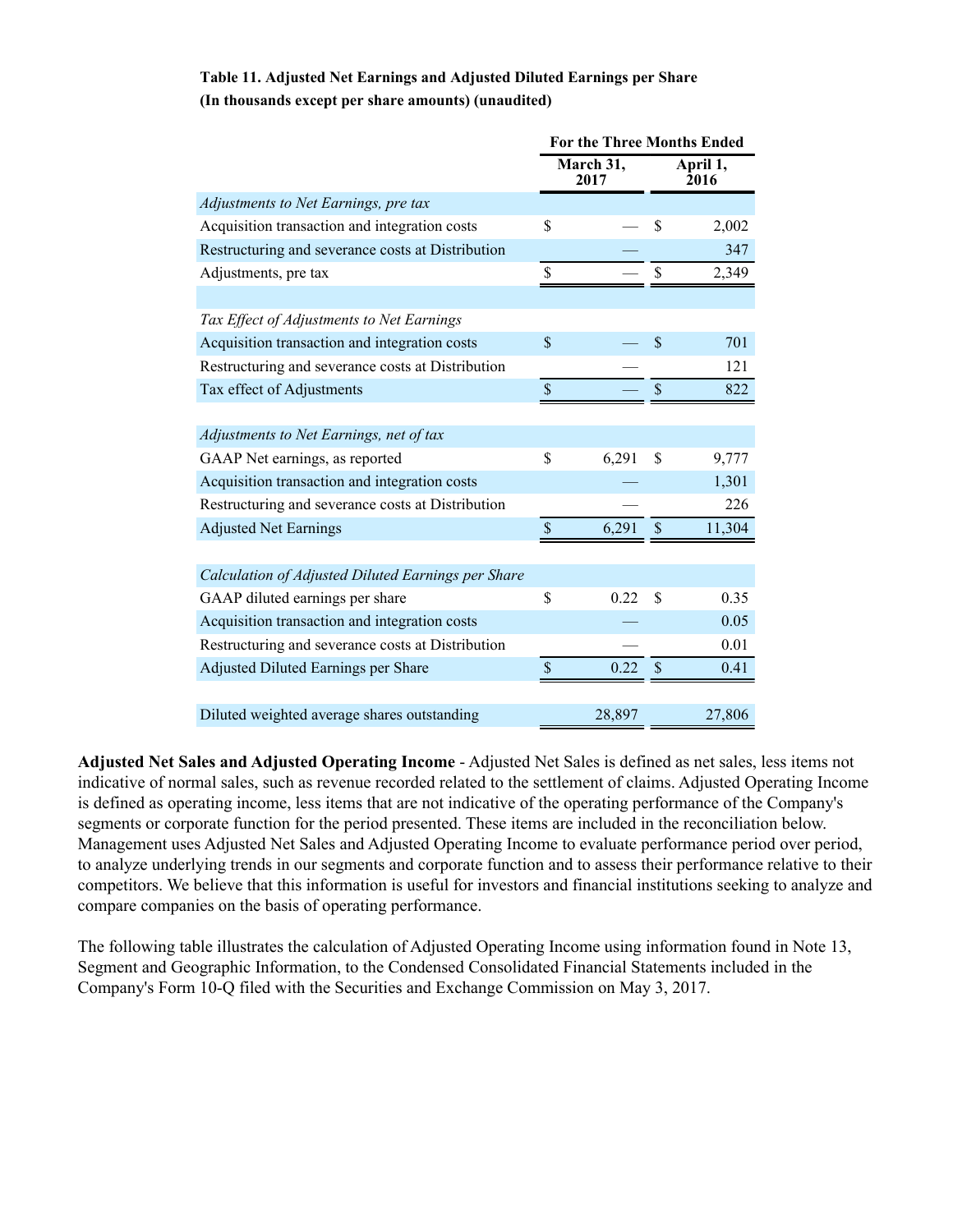| (In thousands) (unaquited)                           | <b>For the Three Months Ended</b> |                   |               |                  |  |
|------------------------------------------------------|-----------------------------------|-------------------|---------------|------------------|--|
|                                                      |                                   | March 31,<br>2017 |               | April 1,<br>2016 |  |
| DISTRIBUTION SEGMENT OPERATING<br><b>INCOME:</b>     |                                   |                   |               |                  |  |
| <b>Net Sales</b>                                     | \$                                | 271,618           | \$            | 288,664          |  |
| GAAP Operating income - Distribution segment         | \$                                | 11,694            | \$            | 10,469           |  |
| % of GAAP net sales                                  |                                   | 4.3%              |               | 3.6%             |  |
| Restructuring and severance costs at Distribution    |                                   |                   |               | 347              |  |
| Adjusted Operating Income - Distribution segment     | $\mathbb{S}$                      | 11,694            | $\mathbf{\$}$ | 10,816           |  |
| % of net sales                                       |                                   | 4.3%              |               | 3.7%             |  |
|                                                      |                                   |                   |               |                  |  |
| <b>AEROSPACE SEGMENT OPERATING</b><br><b>INCOME:</b> |                                   |                   |               |                  |  |
| <b>Net Sales</b>                                     | \$                                | 164,323           | \$            | 162,534          |  |
| GAAP Operating income - Aerospace segment            | \$                                | 16,589            | \$            | 21,297           |  |
| % of GAAP net sales                                  |                                   | 10.1%             |               | 13.1%            |  |
| Acquisition transaction and integration costs        |                                   |                   |               | 2,002            |  |
| Adjusted Operating Income - Aerospace segment        | $\boldsymbol{\mathsf{S}}$         | 16,589            | $\mathbb{S}$  | 23,299           |  |
| % of net sales                                       |                                   | 10.1%             |               | $14.3\%$         |  |
|                                                      |                                   |                   |               |                  |  |
| <b>CONSOLIDATED OPERATING INCOME:</b>                |                                   |                   |               |                  |  |
| <b>Net Sales</b>                                     | $\mathcal{S}$                     | 435,941           | \$            | 451,198          |  |
| GAAP - Operating income                              | \$                                | 14,208            | \$            | 18,350           |  |
| % of GAAP net sales                                  |                                   | 3.3%              |               | 4.1%             |  |
| Acquisition transaction and integration costs        |                                   |                   |               | 2,002            |  |
| Restructuring and severance costs at Distribution    |                                   |                   |               | 347              |  |
| <b>Adjusted Operating Income</b>                     | \$                                | 14,208            | S             | 20,699           |  |
| % of net sales                                       |                                   | 3.3%              |               | 4.6%             |  |
|                                                      |                                   |                   |               |                  |  |

## **Table 12. Adjusted Net Sales and Adjusted Operating Income (In thousands) (unaudited)**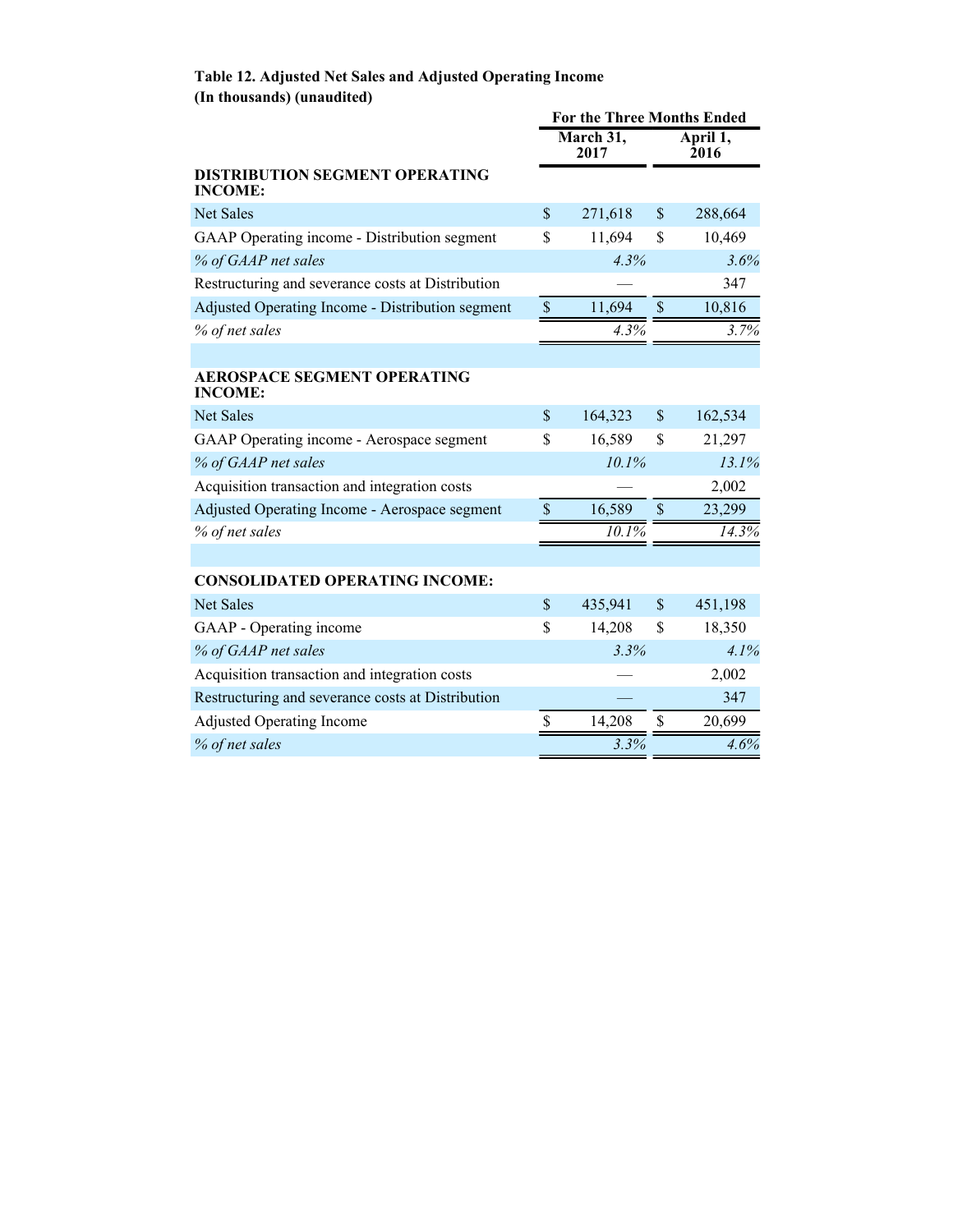#### **FORWARD-LOOKING STATEMENTS**

This release contains "forward-looking statements" within the meaning of the safe harbor provisions of the U.S. Private Securities Litigation Reform Act of 1995. Forward-looking statements also may be included in other publicly available documents issued by the Company and in oral statements made by our officers and representatives from time to time. These forward-looking statements are intended to provide management's current expectations or plans for our future operating and financial performance, based on assumptions currently believed to be valid. They can be identified by the use of words such as "anticipate," "intend," "plan," "goal," "seek," "believe," "project," "estimate," "expect," "strategy," "future," "likely," "may," "should," "would," "could," "will" and other words of similar meaning in connection with a discussion of future operating or financial performance. Examples of forward looking statements include, among others, statements relating to future sales, earnings, cash flows, results of operations, uses of cash and other measures of financial performance.

*Because forward-looking statements relate to the future, they are subject to inherent risks, uncertainties and other factors that may cause the Company's actual results and financial condition to differ materially from those expressed or implied in the forward-looking statements. Such risks, uncertainties and other factors include, among others: (i) changes in domestic and foreign economic and competitive conditions in markets served by the Company, particularly the defense, commercial aviation and industrial production markets; (ii) changes in government and customer priorities and requirements (including cost-cutting initiatives, government and customer shut-downs, the potential deferral of awards, terminations or reductions of expenditures to respond to the priorities of Congress and the Administration, or budgetary cuts resulting from Congressional actions or automatic sequestration); (iii) changes in geopolitical conditions in countries where the Company does or intends to do business; (iv) the successful conclusion of competitions for government programs (including new, follow-on and successor programs) and thereafter successful contract negotiations with government authorities (both foreign and domestic) for the terms and conditions of the programs; (v) the timely receipt of any necessary export approvals and/or other licenses or authorizations from the U.S. Government; (vi) the existence of standard government contract provisions permitting renegotiation of terms and termination for the convenience of the government; (vii) the successful resolution of government inquiries or investigations relating to our businesses and programs; (viii) risks and uncertainties associated with the successful implementation and ramp up of significant new programs, including the ability to manufacture the products to the detailed specifications required and recover start-up costs and other investments in the programs; (ix) potential difficulties associated with variable acceptance test results, given sensitive production materials and extreme test parameters; (x) the receipt and successful execution of production orders under the Company's existing U.S. government JPF contract, including the exercise of all contract options and receipt of orders from allied militaries, but excluding any next generation programmable fuze programs, as all have been assumed in connection with goodwill impairment evaluations; (xi) the continued support of the existing K-MAX® helicopter fleet, including sale of existing K-MAX® spare parts inventory and the receipt of orders for new aircraft sufficient to recover our investment in the restart of the K-MAX® production line; (xii) the accuracy of current cost estimates associated with environmental remediation activities; (xiii) the profitable integration of acquired businesses into the Company's operations; (xiv) the ability to implement our ERP systems in a cost-effective and efficient manner, limiting disruption to our business, and allowing us to capture their planned benefits while maintaining an adequate internal control environment; (xv) changes in supplier sales or vendor incentive policies; (xvi) the effects of price increases or decreases; (xvii) the effects of pension regulations, pension plan assumptions, pension plan asset performance, future contributions and the pension freeze, including the ultimate determination of the U.S. Government's share of any pension curtailment adjustment calculated in accordance with CAS 413; (xviii) future levels of indebtedness and capital expenditures; (xix) the continued availability of raw materials and other commodities in adequate supplies and the effect of increased costs for such items; (xx) the effects of currency exchange rates and foreign competition on future operations; (xxi) changes in laws and regulations, taxes, interest rates, inflation rates and general business conditions; (xxii) the effects, if any, of the UK's exit from the EU; (xxiii) future repurchases and/or issuances of common stock; (xxiv) the incurrence of unanticipated restructuring costs or the failure to realize anticipated savings or benefits from past or future expense reduction actions; and (xxv) other risks and uncertainties set forth herein, in our 2016 Form 10-K and in our Form 10-Q for the fiscal quarter ended March 31, 2017.*

Any forward-looking information provided in this release should be considered with these factors in mind. We assume no obligation to update any forward-looking statements contained in this report.

*###*

Contact: James Coogan V.P., Investor Relations (860) 243-6342 James.Coogan@kaman.com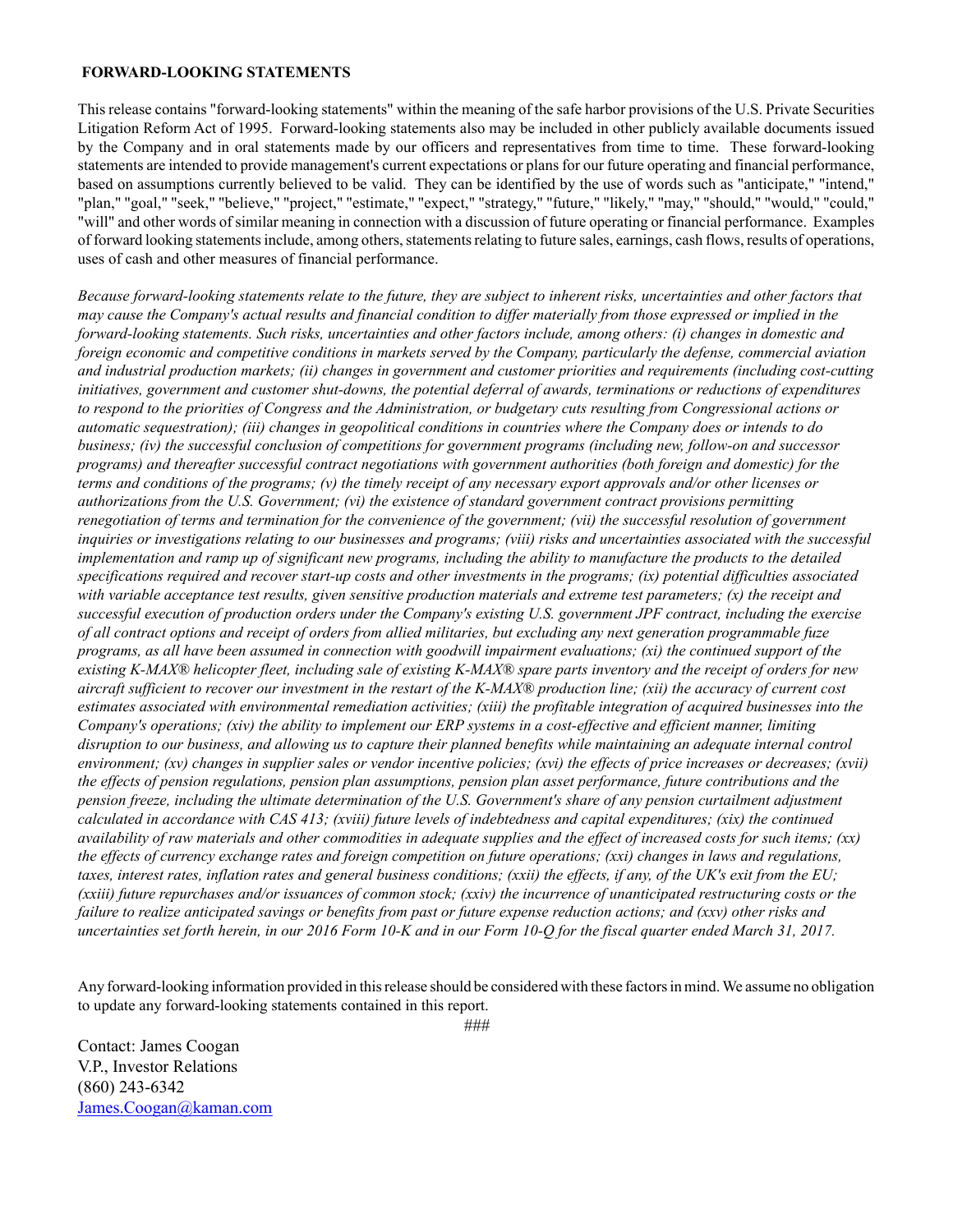# **KAMAN CORPORATION AND SUBSIDIARIES Condensed Consolidated Statements of Operations**

*(In thousands, except per share amounts) (unaudited)*

|                                              | <b>For the Three Months Ended</b> |                   |                           |                         |  |
|----------------------------------------------|-----------------------------------|-------------------|---------------------------|-------------------------|--|
|                                              |                                   | March 31,<br>2017 |                           | April 1,<br><b>2016</b> |  |
| Net sales                                    | $\mathbf S$                       | 435,941           | $\mathcal{S}$             | 451,198                 |  |
| Cost of sales                                |                                   | 311,125           |                           | 316,768                 |  |
| Gross profit                                 |                                   | 124,816           |                           | 134,430                 |  |
| Selling, general and administrative expenses |                                   | 110,628           |                           | 116,108                 |  |
| Net loss (gain) on sale of assets            |                                   | (20)              |                           | (28)                    |  |
| Operating income                             |                                   | 14,208            |                           | 18,350                  |  |
| Interest expense, net                        |                                   | 4,160             |                           | 3,807                   |  |
| Other expense, net                           |                                   | (159)             |                           | 86                      |  |
| Earnings before income taxes                 |                                   | 10,207            |                           | 14,457                  |  |
| Income tax expense                           |                                   | 3,916             |                           | 4,680                   |  |
| Net earnings                                 | $\mathbf{\hat{S}}$                | 6,291             | $\boldsymbol{\mathsf{S}}$ | 9,777                   |  |
|                                              |                                   |                   |                           |                         |  |
| Earnings per share:                          |                                   |                   |                           |                         |  |
| Basic earnings per share                     | \$                                | 0.23              | \$                        | 0.36                    |  |
| Diluted earnings per share                   | \$                                | 0.22              | $\mathcal{S}$             | 0.35                    |  |
|                                              |                                   |                   |                           |                         |  |
| Weighted average shares outstanding:         |                                   |                   |                           |                         |  |
| <b>Basic</b>                                 |                                   | 27,144            |                           | 27,059                  |  |
| Diluted                                      |                                   | 28,897            |                           | 27,806                  |  |
| Dividends declared per share                 | S                                 | 0.20              | $\overline{\mathbb{S}}$   | 0.18                    |  |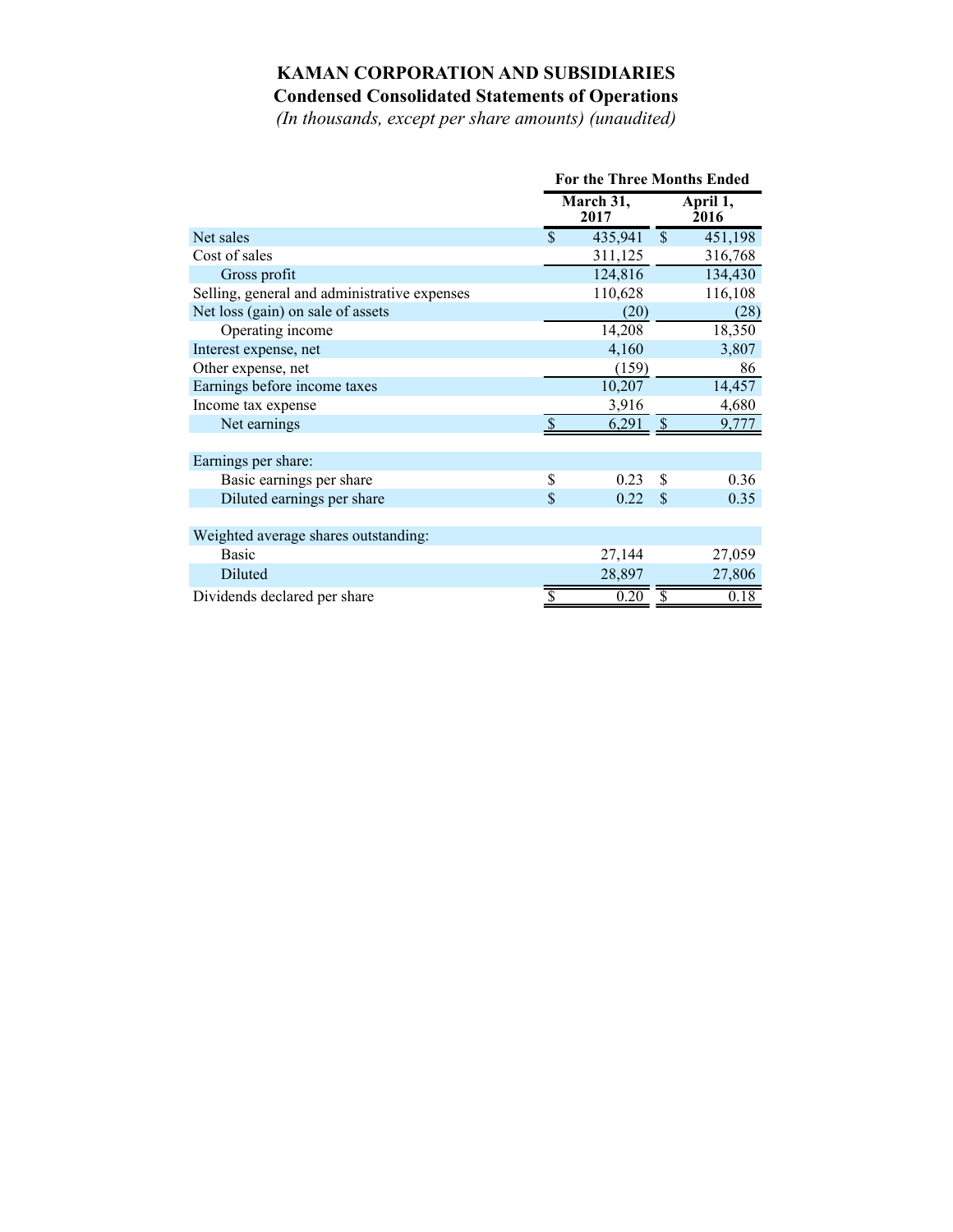# **KAMAN CORPORATION AND SUBSIDIARIES Condensed Consolidated Balance Sheets**

(*In thousands, except share and per share amounts) (unaudited)*

|                                                                                                                             | March 31,<br>2017      |            | December 31,<br>2016      |           |
|-----------------------------------------------------------------------------------------------------------------------------|------------------------|------------|---------------------------|-----------|
| Assets                                                                                                                      |                        |            |                           |           |
| Current assets:                                                                                                             |                        |            |                           |           |
| Cash and cash equivalents                                                                                                   | \$                     | 24,684     | $\mathsf{\$}$             | 41,205    |
| Accounts receivable, net                                                                                                    |                        | 256,160    |                           | 230,864   |
| Inventories                                                                                                                 |                        | 390,147    |                           | 393,814   |
| Income tax refunds receivable                                                                                               |                        | 5,757      |                           | 6,065     |
| Other current assets                                                                                                        |                        | 28,380     |                           | 26,605    |
| Total current assets                                                                                                        |                        | 705,128    |                           | 698,553   |
| Property, plant and equipment, net of accumulated depreciation of \$233,442 and<br>$$226,366$ , respectively                |                        | 177,985    |                           | 176,521   |
| Goodwill                                                                                                                    |                        | 339,245    |                           | 337,894   |
| Other intangible assets, net                                                                                                |                        | 123,306    |                           | 126,444   |
| Deferred income taxes                                                                                                       |                        | 55,234     |                           | 59,373    |
| Other assets                                                                                                                |                        | 28,294     |                           | 27,501    |
| Total assets                                                                                                                | $\mathbf{\mathcal{S}}$ | 1,429,192  | $\boldsymbol{\mathsf{S}}$ | 1,426,286 |
| Liabilities and Shareholders' Equity                                                                                        |                        |            |                           |           |
| Current liabilities:                                                                                                        |                        |            |                           |           |
| Current portion of long-term debt, net of debt issuance costs                                                               | \$                     | 120,875    | $\mathsf{\$}$             | 119,548   |
| Accounts payable - trade                                                                                                    |                        | 112,099    |                           | 116,663   |
| Accrued salaries and wages                                                                                                  |                        | 38,382     |                           | 43,165    |
| Advances on contracts                                                                                                       |                        | 11,404     |                           | 13,356    |
| Income taxes payable                                                                                                        |                        | 1,861      |                           | 1,165     |
| Other current liabilities                                                                                                   |                        | 64,245     |                           | 59,989    |
| Total current liabilities                                                                                                   |                        | 348,866    |                           | 353,886   |
| Long-term debt, excluding current portion, net of debt issuance costs                                                       |                        | 310,114    |                           | 296,598   |
| Deferred income taxes                                                                                                       |                        | 6,996      |                           | 6,875     |
| Underfunded pension                                                                                                         |                        | 143,204    |                           | 156,427   |
| Other long-term liabilities                                                                                                 |                        | 46,233     |                           | 44,916    |
| Commitments and contingencies (Note 10)                                                                                     |                        |            |                           |           |
| Temporary equity, convertible notes                                                                                         |                        | 1,244      |                           | 1,797     |
| Shareholders' equity:                                                                                                       |                        |            |                           |           |
| Preferred stock, \$1 par value, 200,000 shares authorized; none outstanding                                                 |                        |            |                           |           |
| Common stock, \$1 par value, 50,000,000 shares authorized; voting; 28,286,019<br>and 28,162,497 shares issued, respectively |                        | 28,286     |                           | 28,162    |
| Additional paid-in capital                                                                                                  |                        | 175,530    |                           | 171,162   |
| Retained earnings                                                                                                           |                        | 561,059    |                           | 560,200   |
| Accumulated other comprehensive income (loss)                                                                               |                        | (151, 403) |                           | (156,393) |
| Less 1,134,274 and 1,054,364 shares of common stock, respectively, held in<br>treasury, at cost                             |                        | (40, 937)  |                           | (37, 344) |
| Total shareholders' equity                                                                                                  |                        | 572,535    |                           | 565,787   |
| Total liabilities and shareholders' equity                                                                                  | \$                     | ,429,192   | $\mathcal{S}$             | 1,426,286 |